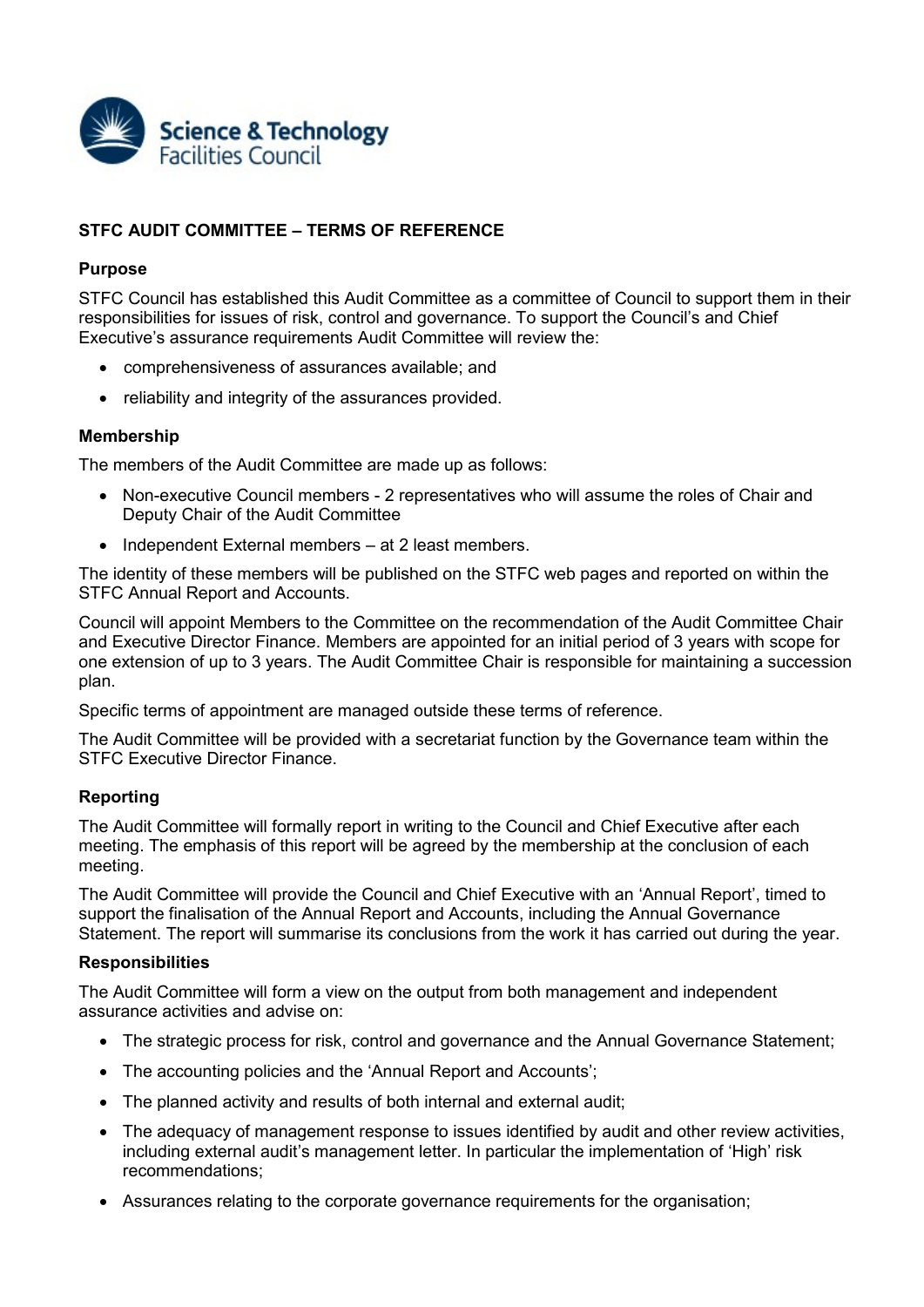- Anti-fraud policies, whistle-blowing processes, arrangements for special investigations and receive reports on any proven or suspected frauds;
- Review and maintain an oversight on assurance arrangements for key Partner Organisations and Arms Length Bodies in particular:
	- o To monitor the working relationship and performance of UKSBS Ltd as it relates to STFC;
	- $\circ$  To monitor the performance of Diamond Light Source Ltd as it relates to STFC; and
	- $\circ$  To monitor performance at ILL, other major International collaborations and shareholdings as far as they impact on STFC accounts and performance.
- Review its own effectiveness, at least every 3 years, and report the results of that review to Council.
- Council are ultimately responsible for recommending to the Chief Executive/Accounting Officer acceptance of the Annual Report and Accounts. Audit Committee will review the Annual Report and Accounts and advise Council on this matter.
- The Committee's work may from time to time overlap with that of the STFC Finance Committee. Should that be the case, any potential conflicts or duplication will be resolved by the respective Chairs of the Audit and Finance Committees, advised by the Executive Director, Finance.

Audit Committee will ensure that its business is conducted in accordance with the STFC Ethics Policy, and have regard to any ethical principles set by the STFC Ethics Committee and endorsed by Council.

## **Rights**

The Audit Committee may:

- Co-opt additional members for a period not exceeding a year to provide specialist skills, knowledge and experience;
- Procure specialist and ad-hoc advice or commission reviews at the expense of the organisation, subject to budgets agreed by STFC;
- Summon members of the executive, audit or other parties to provide a report on activities as deemed appropriate in the fulfilment of its business.

### **Access**

The Director of AASG and representatives of the NAO will have free and confidential access to the Chair of Audit Committee.

### **Meetings**

The Audit Committee will meet at least four times per annum and meetings should be held so as to allow the timely consideration of financial reporting by Council to external parties. The Chairman of the Audit Committee is responsible for convening such meetings and may convene additional meetings, as deemed necessary.

Council or the Chief Executive may ask the Audit Committee to convene further meetings to discuss particular issues on which they want the Committee's advice.

Audit Committee meetings will normally be attended by the Chief Executive as Accounting Officer, the Executive Director Finance, the Director of Internal Audit, and a representative of External Audit. In accordance with the Financial Memorandum, the Audit Committee may require any other officials of the Council to attend to assist it with its discussions on any particular matter.

In the ordinary course of its meetings, the Audit Committee may ask any or all of those who normally attend but who are not members to withdraw at any time to facilitate open and frank discussion of particular matters.

A quorum shall consist of at least 2 members, one of which must be a Council member.

### **Information requirements**

In formulating the agenda for each meeting the Audit Committee will consider: